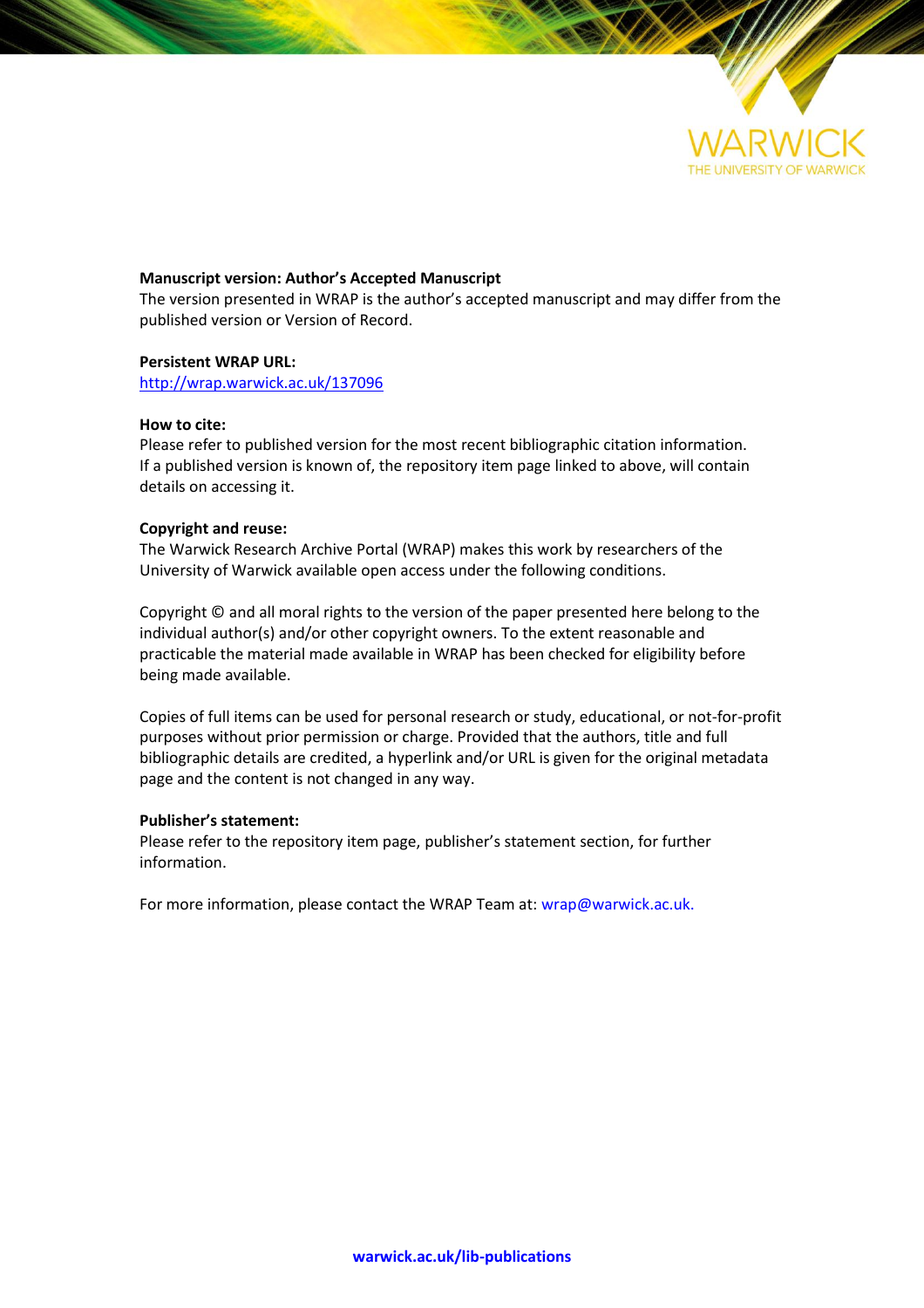# Stories at Work

By ROBERT AKERLOF, NIKO MATOUSCHEK, AND LUIS RAYO<sup>\*</sup>

Chiat/Day, the iconic ad agency behind Apple's "1984" and "Think Different" campaigns, was driven by a rebel spirit. In their view, the Madison Avenue establishment were square suits who shut down creative voices and pandered to clients. By contrast, Chiat/Day with its surfer culture, loose dress code, and Venice Beach headquarters shaped like a giant pair of binoculars, took pride in breaking the rules and preaching rebellion. According to founder Jay Chiat: "We're the pirates, not the navy."<sup>1</sup>

Stories, like the one told at Chiat/Day, are commonplace. They are a crucial force shaping employee behavior: they affect knowledge and beliefs (e.g., Bénabou, Falk and Tirole, 2018, Gibbons and Prusak, 2020), serve as "mental models" (e.g., Cremer, Garicano and Prat, 2007, Mullainathan, Schwartzstein and Shleifer, 2008, and Gibbons, LiCalzi and Warglien, 2018), and directly influence preferences (e.g., Akerlof and Kranton, 2005). Presumably for this reason, organizations spend considerable resources constructing and disseminating stories to their workforces.

Organizations display a variety of stories. The Mayo Clinic, for instance, emphasizes teamwork and patient-first care. In the words of William J. Mayo: "The best interest of the patient is the only interest to be considered...[Consequently, it] has become necessary to develop medicine as a cooperative science."<sup>2</sup> Lincoln Electric, in con-

<sup>1</sup>Tungate (2007), p. 113.

 $2$ Berry and Seltman (2008), p. 22.

trast, has a philosophy of rugged individualism. According to James Lincoln, "Competition will mean the disappearance of the lazy and incompetent."<sup>3</sup>  $\widehat{A}$  different story prevailed at Arthur Andersen, where accountants prided themselves on being "androids" who took a traditional approach to business and scrupulously followed longestablished procedures. The firm's ideals were manifested in its logo: the sturdy mahogany double doors of its Chicago headquarters.

Stories are shaped by a combination of top-down and bottom-up forces. On the top-down side, organizations disseminate stories that are advantageous for recruiting and motivating workers. For example, the Mayo Clinic, recognizing the importance of maintaining its culture, hires mostly from its own medical school where the training process is referred to as "Mayoizing." Likewise, Arthur Andersen put new recruits through centralized training at "Andersen U." On the bottom-up side, employees are more favorably disposed toward some stories than others. An employee's particular disposition is partly a matter of the prevailing cultural context. For instance, workers in more collectivist countries may be more willing to adopt a team-based story. Employees also have greater receptivity to stories that are identity enhancing (e.g., Guadalupe, Kinias and Schloderer, 2020). Chiat/Day's story, for instance, complemented the identities of its employees, many of whom did not fit easily into the traditionalist culture of Madison Avenue.

Here, our focus will be on top-down design and on a firm's use of stories, in particular, to motivate workers. We build a model where an organization must find a way to motivate employees both to work

<sup>∗</sup> Akerlof: Department of Economics, University of Warwick, Coventry CV4 7AL, UK, email: r.akerlof@warwick.ac.uk; Matouschek: Kellogg School of Management, Northwestern University, 2211 Campus Drive, Evanston, IL 60208, email: nmatouschek@kellogg.northwestern.edu; Rayo: Kellogg School of Management, Northwestern University, 2211 Campus Drive, Evanston, IL 60208, email: luis.rayo@kellogg.northwestern.edu. We are grateful to Theo Durandard, Rob Gertner, Richard Holden, and Mike Powell for helpful comments.

 ${}^{3}$ Berg and Fast (1975), p. 4.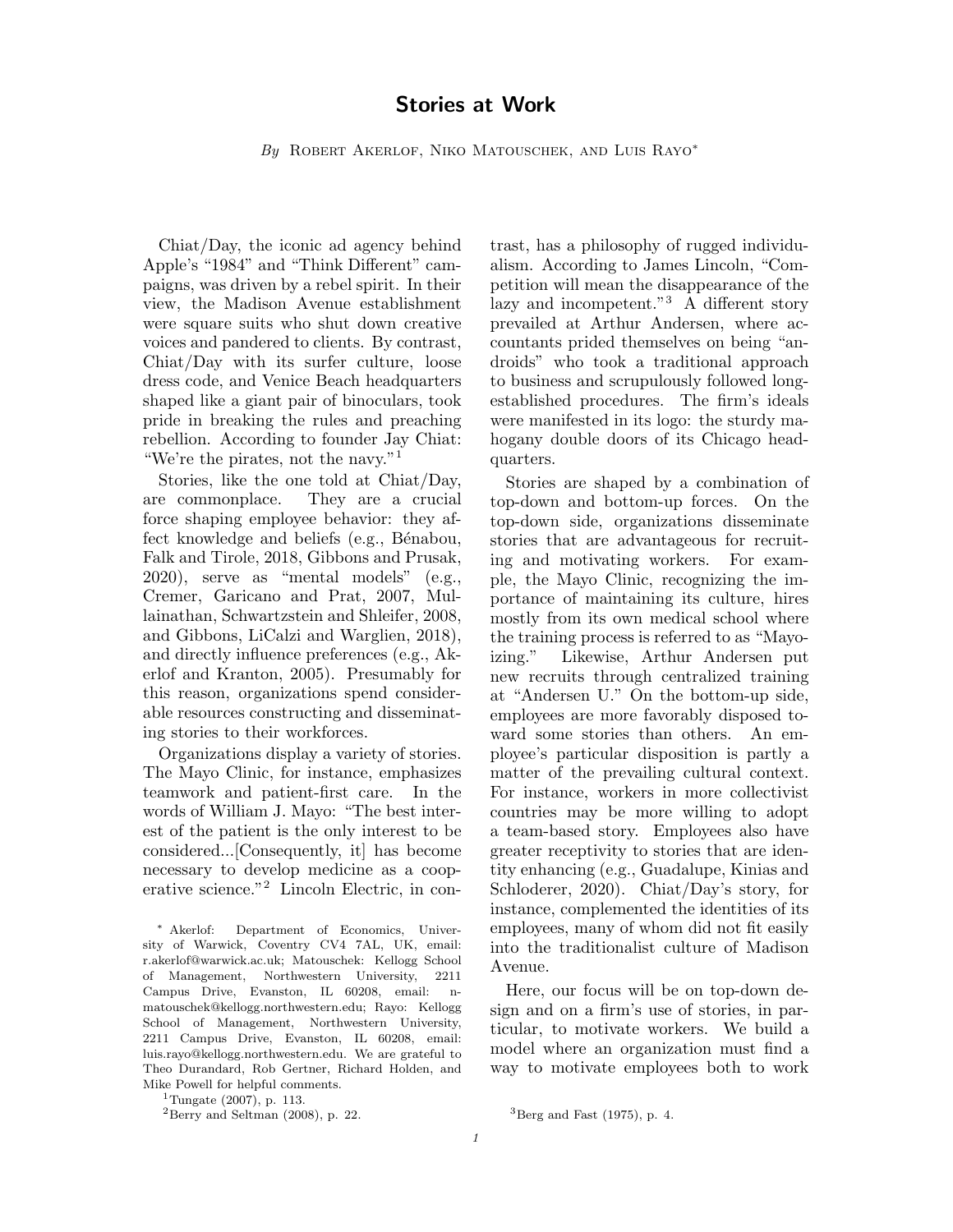hard and to work on the right thing, all the while keeping its budget balanced. The organization gets to choose the story of its employees and, in conjunction, their monetary incentives. As in Becker and Murphy (1993)'s model, we treat stories as a form of advertising—in our case to employees that affects utility and influences decisionmaking.<sup>4</sup>

Our model predicts that an organization will adopt one of two designs. The first design, which we call a "purpose-driven" organization, pairs flat monetary incentives with a story that emphasizes the importance of generating output (e.g., saving lives, putting a person on the moon). The second one, which we call an "incentivedriven" organization, pairs steep monetary incentives with a narrower story that emphasizes the importance of maintaining ethical standards (e.g., maintaining quality, helping peers). Which design is optimal depends on the severity of multitasking and the relative costs of conveying different types of stories. In section III, we shall illustrate the applicability of these results.<sup>5</sup>

Our model is a first attempt at showing how an organization's choice of story from a rich set can be formally incorporated into its design problem. In our view, stories are key for understanding differences in organizational practices and, even more crucially, differences in firm productivity.

## I. Baseline model

We begin with a simple baseline model without stories. This model builds on Holmstrom (1982)'s model of team production and Holmstrom and Milgrom (1991)'s model of multi-tasking. There is a team of  $n \geq 2$  identical players. Player  $i =$ 

 $1, ..., n$  chooses two actions  $a_i, b_i \geq 0$  at cost  $c(a_i + b_i)$ . All choices are simultaneous. These actions result in team output  $y := f(\mathbf{a}, \mathbf{b})$  and individual performance measures  $\phi_i := g(a_i, b_i; \mathbf{a}_{-i}, \mathbf{b}_{-i}), \text{ where}$ variables in bold represent vectors. Players have a symmetric impact on output and on the performance measures of their peers—and so, for instance, the first-best actions are the same for all players.<sup>6</sup> Let  $\Delta \phi_i := \phi_i - \sum_{j=1}^n \phi_j/n$  denote how well a player performed relative to the team. Both the team's output and the players' performance measures are contractible, but their actions are not. We assume that  $c, f$ , and  $g$  are smooth functions with  $c$  strictly increasing and strictly convex, and f strictly increasing and concave. Moreover, we assume that the relative performance measure  $\Delta\phi_i$  is concave in player *i*'s actions, satisfies  $\partial \Delta \phi_i$  $\frac{\partial \Delta \phi_i}{\partial a_i} > 0$ , and is more responsive to  $a_i$  than to  $b_i$ , that is  $\frac{\partial \Delta \phi_i}{\partial a_i} >$  $\partial \Delta \phi_i$  $\partial b_i$  $\Big\}$ .

One interpretation is that  $a_i$  and  $b_i$  are two dimensions of effort devoted to a given task, such as "quantity" and "quality." Another interpretation is that  $a_i$  is effort devoted to an individual task,  $\phi_i$  measures the player's performance in this task, and  $b_i$  is effort devoted to helping other players perform their own tasks. In this case,  $\frac{\partial \phi_i}{\partial b_i} = 0$ and  $\frac{\partial \Delta \phi_i}{\partial b_i} < 0$ .

Player i's total compensation is  $w_i(y, \phi)$ , with  $\sum_i w_i(y, \phi) = y$  for all y and  $\phi$ , so that the team's budget is balanced. Player i's payoff is  $w_i(y, \phi) - c(a_i + b_i)$ . For simplicity we assume that  $w_i(y, \phi)$  is linear and symmetric across players so that  $w_i(y, \phi) \equiv$  $y/n + \lambda \Delta \phi_i$  for some  $\lambda \geq 0$ , where  $\lambda$  is a constant that captures the strength of the players' monetary incentives.

The team's problem is to choose  $\lambda$  and prescribe actions so as to maximize joint surplus  $f(\mathbf{a}, \mathbf{b}) - \sum_i c(a_i + b_i)$  subject to the constraint that  $a_i, b_i$  maximizes player i's payoff given  $\mathbf{a}_{-i}, \mathbf{b}_{-i}$ . Let  $(\mathbf{a}^*, \mathbf{b}^*) :=$  $\arg \max_{\mathbf{a},\mathbf{b}} f(\mathbf{a},\mathbf{b}) - \sum_{i} c(a_i + b_i)$  denote

<sup>4</sup>Our model differs from Becker and Murphy (1993) in two key respects. First, we consider a richer set of possible stories. Second, whereas Becker and Murphy (1993) consider the problem of motivating consumers, we consider a more complex problem of motivating employees in a multitasking environment.

<sup>5</sup>Our paper is related to Prendergast (2007) and Besley and Ghatak (2005) where, through selection, a firm chooses the intrinsic motivation of its workers. This choice is akin to the choice of story in our model. What distinguishes our approach is that stories come in a variety of flavors.

 ${}^{6}$ Rayo (2007) also allows for individual performance measures in a team environment, but there is no helping or multitasking; Itoh (1991) allows agents to help one another, but these agents contract with a principal rather than with each other.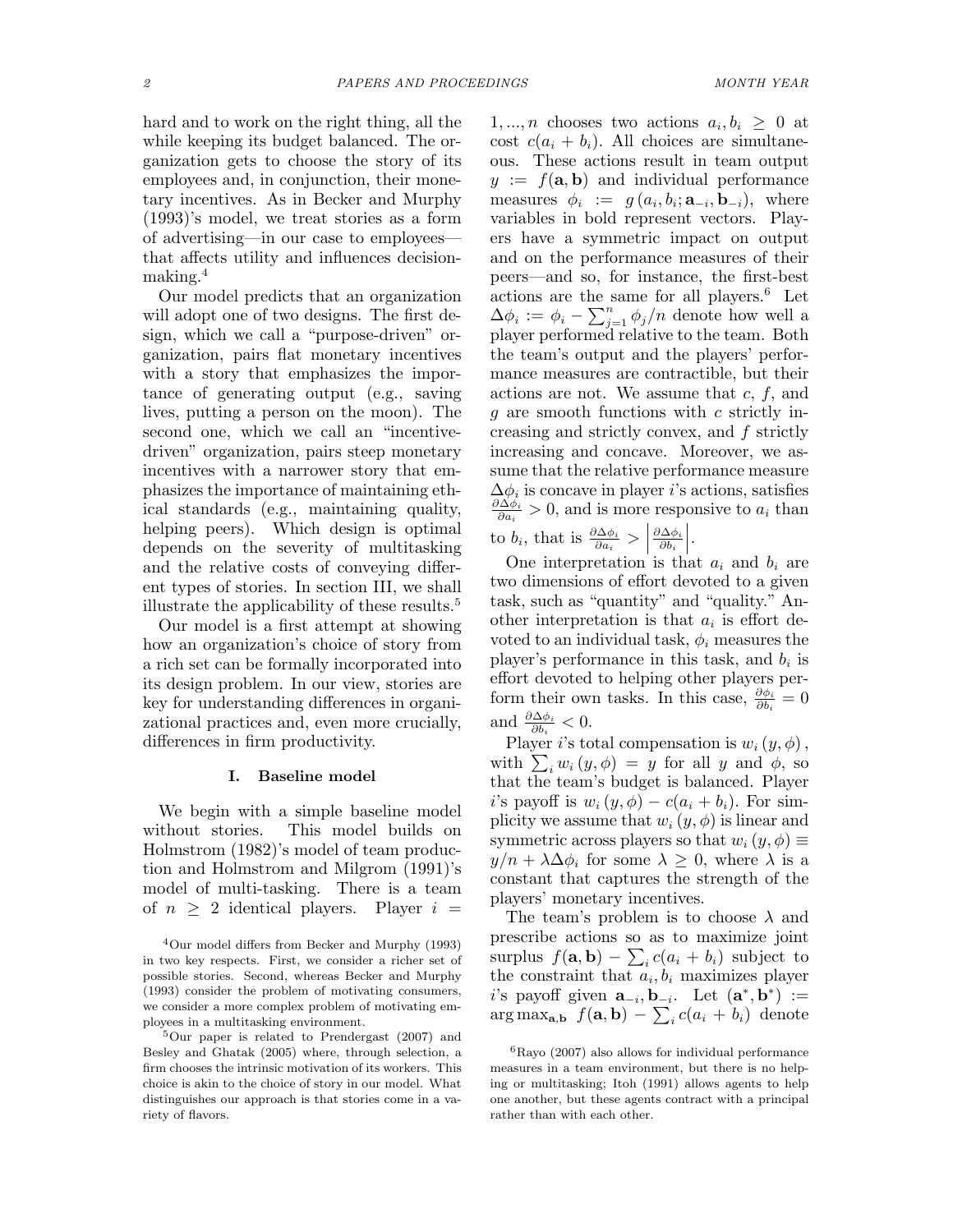the first-best actions (which we assume are unique and interior), and let  $y^* :=$  $f(\mathbf{a}^*, \mathbf{b}^*)$  denote first-best output.

Crucially, because  $\frac{\partial \Delta \phi_i}{\partial a_i} > \frac{\partial \Delta \phi_i}{\partial b_i}$  $\frac{\partial \Delta \phi_i}{\partial b_i}$ , the team faces a non-trivial multi-tasking problem and the first-best actions cannot be attained. The reason is standard: because output must be shared across players, the team needs to rely, at least in part, on individual incentives  $\lambda$ ; but since the performance measure is biased toward  $a_i$ , these incentives inevitably cause a distortion.

### II. Stories

We now bring stories into the picture. We assume that the team chooses a story, common to all players, that serves as an additional source of incentives. This story will allow the team to implement the first best.

Player i's payoff is now  $w_i + s_i - c(a_i +$  $b_i$ , where the new term  $s_i$  represents the player's *story utility*. We assume that  $s_i$ depends upon the player's actions and team output and takes the following form:

$$
s_i(a_i, b_i, y) = \alpha (a_i - a^*) + \beta (b_i - b^*) + \tau (y - y^*)
$$

The particular story chosen by the team is represented by non-negative constants  $\alpha, \beta$ , and  $\tau$ . A story with a positive  $\alpha$  is one that emphasizes the importance of the first action (e.g., producing a high volume of output); a story with a positive  $\beta$  emphasizes the importance of the second action (e.g., producing high quality output, or helping peers); and a story with a positive  $\tau$  emphasizes the value of team output per se (e.g., taking pride in the company's mission).

We have assumed that players compare their actions as well as the team's output against the first-best levels. This assumption serves two purposes. First, it allows us to focus on the incentive effect of stories, rather than their impact on utility (in equilibrium, story utility will be zero). Second, it adds realism to the model as there is considerable evidence that people engage in comparisons (see Akerlof, 2017).

While the team gets to choose any story it wishes, it must devote resources to constructing it and disseminating it to its members. We assume, in particular, that the cost of the story is  $\alpha + \beta + T \cdot \tau$  for some parameter  $T > 0$ ; that is, the firm faces constant returns to scale in the intensity of the story, and for simplicity the marginal costs of  $\alpha$  and  $\beta$  are equal (and normalized without loss to  $1$ ).<sup>7</sup>

We shall focus on a special but instructive problem: choose the cheapest possible combination of monetary incentives  $\lambda$  and story  $\alpha, \beta, \tau$  subject to the constraint that this combination induces players to choose the first best.<sup>8</sup> Dropping the *i* subscripts for  $\alpha_i$ ,  $b_i$ , and  $\Delta \phi_i$ , the team's problem is:

(1) 
$$
\min_{\lambda, \alpha, \beta, \tau \ge 0} \alpha + \beta + T \cdot \tau
$$
  
s.t.  

$$
(1/n + \tau) MC^* + \lambda \frac{\partial \Delta \phi^*}{\partial a} + \alpha = MC^*,
$$

$$
(1/n + \tau) MC^* + \lambda \frac{\partial \Delta \phi^*}{\partial b} + \beta = MC^*,
$$

 $\int$  story and the two constraints are the playwhere  $MC^* := c'(a^* + b^*) = \frac{\partial f(\mathbf{a}^*, \mathbf{b}^*)}{\partial a} = \frac{\partial f(\mathbf{a}^*, \mathbf{b}^*)}{\partial a}, \frac{\partial \Delta \phi^*}{\partial a} := \frac{\partial \Delta \phi(\mathbf{a}^*, \mathbf{b}^*)}{\partial a}, \text{ and } \frac{\partial \Delta \phi^*}{\partial b} := \frac{\partial \Delta \phi(\mathbf{a}^*, \mathbf{b}^*)}{\partial b}.$  The objective is the cost of the ers' first-order conditions for  $a_i$  and  $b_i$ , respectively, evaluated at the first best. The left-hand side of each equation measures the marginal benefit of a higher action, and the right-hand side measures its marginal cost. Because of our assumptions, these conditions are sufficient for implementing the first best.

We now proceed to solve the team's problem. We refer to a solution as an optimal design, and to the corresponding story as an optimal story. In what follows, we focus on environments that are "generic" in the sense that the linear program defined by (1) has a single solution.<sup>9</sup> The only instances where this in not the case are knife-edge.

<sup>9</sup>We assume, in particular, that  $T \neq MC^*(1 \frac{\partial \Delta \phi^*}{\partial b} / \frac{\partial \Delta \phi^*}{\partial a}$ ).

<sup>&</sup>lt;sup>7</sup>By assuming that  $\alpha$  and  $\beta$  have equal marginal costs, we avoid biasing the story in favor of one action over the other.

<sup>8</sup> In practice the team may opt for a less expensive story that does not implement the first best. We conjecture that so long as the desired actions remain close to first best, the optimal story will remain close to the one we derive here.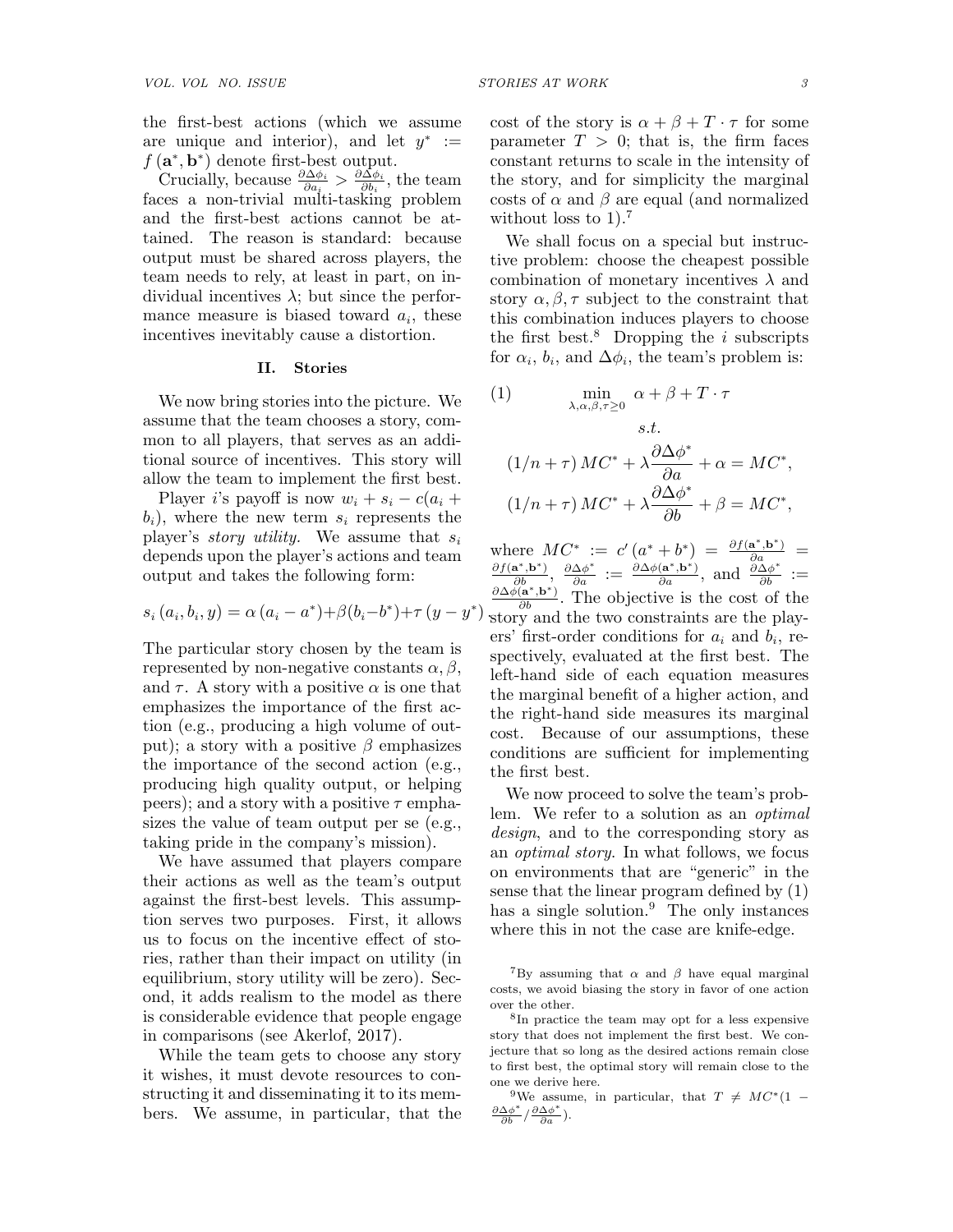LEMMA 1: Every optimal story has  $\alpha =$ 0.

To see why this is true, begin with a story that motivates the first action a, at least in part, through a positive  $\alpha$ . The same action a can be obtained by raising monetary incentives  $\lambda$  and lowering  $\alpha$ . Because these stronger monetary incentives have the potential to aggravate the multitasking problem,  $\beta$  might need to be raised. Even so, since the contractible performance measure  $\Delta\phi$  is more responsive to a than to b,  $\alpha$ would fall more than  $\beta$  would grow; hence, overall story costs would fall.

LEMMA 2: Every optimal story has either  $\tau = 0$  or  $\beta = 0.10$ 

This result tells us that a story that rewards players for total output  $(\tau > 0)$  substitutes for a story that rewards them, more narrowly, for action  $b \ (\beta > 0)$ . The reason is that a  $\tau$ -story spreads incentives evenly across both actions, therefore reducing the need for a  $\beta$ -story that deals with the players' multitasking problem. Moreover, because the story technology has constant returns, the team goes to an extreme where only one of these stories is employed.

THEOREM 1: The optimal design takes one of the following two forms. $^{11}$ 

1. Purpose-driven organization:

$$
\tau = \frac{n-1}{n} \text{ and } \lambda = \beta = 0.
$$

<sup>10</sup>To see why, suppose  $\tau, \beta > 0$ . Because  $\alpha = 0$ , we must have  $\tau < (n-1)/n$  and  $\lambda > 0$ . Now choose a small  $\varepsilon \neq 0$ , change  $\tau$  by  $\varepsilon/MC^*$ , change  $\lambda$  by  $-\varepsilon/\frac{\partial \Delta \phi^*}{\partial a}$ , and change  $\beta$  by  $-\varepsilon(1 - \frac{\partial \Delta \phi^*}{\partial b} / \frac{\partial \Delta \phi^*}{\partial a})$ . Both constraints are still met and story costs change by  $\varepsilon(T/MC^* - 1 +$  $\frac{\partial \Delta \phi^*}{\partial b} / \frac{\partial \Delta \phi^*}{\partial a}$ ). Generically, this change is either strictly positive or strictly negative, which is a contradiction.

<sup>11</sup>The proof of the theorem is as follows. When  $\beta = 0$ , the bias in the performance measure (i.e.  $\frac{\partial \Delta \phi^*}{\partial b} / \frac{\partial \Delta \phi^*}{\partial a}$  < 1) means that  $\lambda = 0$ . As a result, we must have  $\tau = \frac{n-1}{n}$ . In this case, the per-player cost of the story is  $\frac{n-1}{n}T$ . When instead  $\tau = 0$ , we must have  $\lambda = \frac{n-1}{n} \frac{MC^*}{\partial \Delta \phi^*/\partial a}$  in order to motivate action a, and must have  $\beta = \frac{n-1}{n}MC^*(1 - \frac{\partial \Delta \phi^*}{\partial b} / \frac{\partial \Delta \phi^*}{\partial a})$  in order to address multitasking. In this case, the per-player cost of the story is  $\frac{n-1}{n}MC^*(1-\frac{\partial \Delta \phi^*}{\partial b})\frac{\partial \Delta \phi^*}{\partial a})$ . The last part of the theorem follows from comparing the two story costs.

2. Incentive-driven organization:

$$
\lambda, \beta > 0 \text{ and } \tau = 0.^{12}
$$

The first design is optimal if and only if T, the marginal cost of an output-based story, is below the threshold  $MC^* \left(1 - \frac{\partial \Delta \phi^*}{\partial b} / \frac{\partial \Delta \phi^*}{\partial a}\right)$ , which measures the severity of multitasking.

This result tells us that the team will either adopt an output-based story and remove all monetary incentives, or will instead offer high-powered monetary incentives (sufficient to induce a first-best level of action  $a$ ) together with a narrower story that rewards action  $b$  (sufficient to address multitasking). We interpret this narrower story as an ethical standard concerned with maintaining quality or helping peers. In other words, monetary incentives and  $\tau$ stories are substitutes, whereas monetary incentives and  $\beta$ -stories are complements. Intuitively, because a  $\tau$ -story provides incentives for both actions, and these incentives are perfectly balanced, there is no need for any additional instrument. In contrast, monetary incentives can only achieve the first best when used in tandem with a narrower  $\beta$ -story that counteracts the multitasking bias.

Observe that, other things equal, the team will be purpose-driven when the cost of telling an output-based story is sufficiently low. Thus, firms that produce the types of output that employees naturally value will gravitate toward this design. The team will also be purpose driven when the multitasking problem is sufficiently pronounced, $^{13}$  for in this case monetary incentives become unattractive.

### III. Applications

Here we present some examples of firms that are organized in a way broadly consis-

<sup>12</sup>Specifically,  $\lambda = \frac{n-1}{n} \frac{MC^*}{\partial \Delta \phi^*/\partial a}$  and  $\beta = \frac{n-1}{n_1}MC^*(1 - \frac{\partial \Delta \phi^*}{\partial b}/\frac{\partial \Delta \phi^*}{\partial a})$ .<br><sup>n</sup><sub>13</sub>This occurs when the first-best actions are suffi-

ciently costly (so that  $MC^*$  is high), when the performance measure is sufficiently biased (so that 1 −  $\frac{\partial \Delta \phi^*}{\partial b} / \frac{\partial \Delta \phi^*}{\partial a}$  is large), or some combination of the two.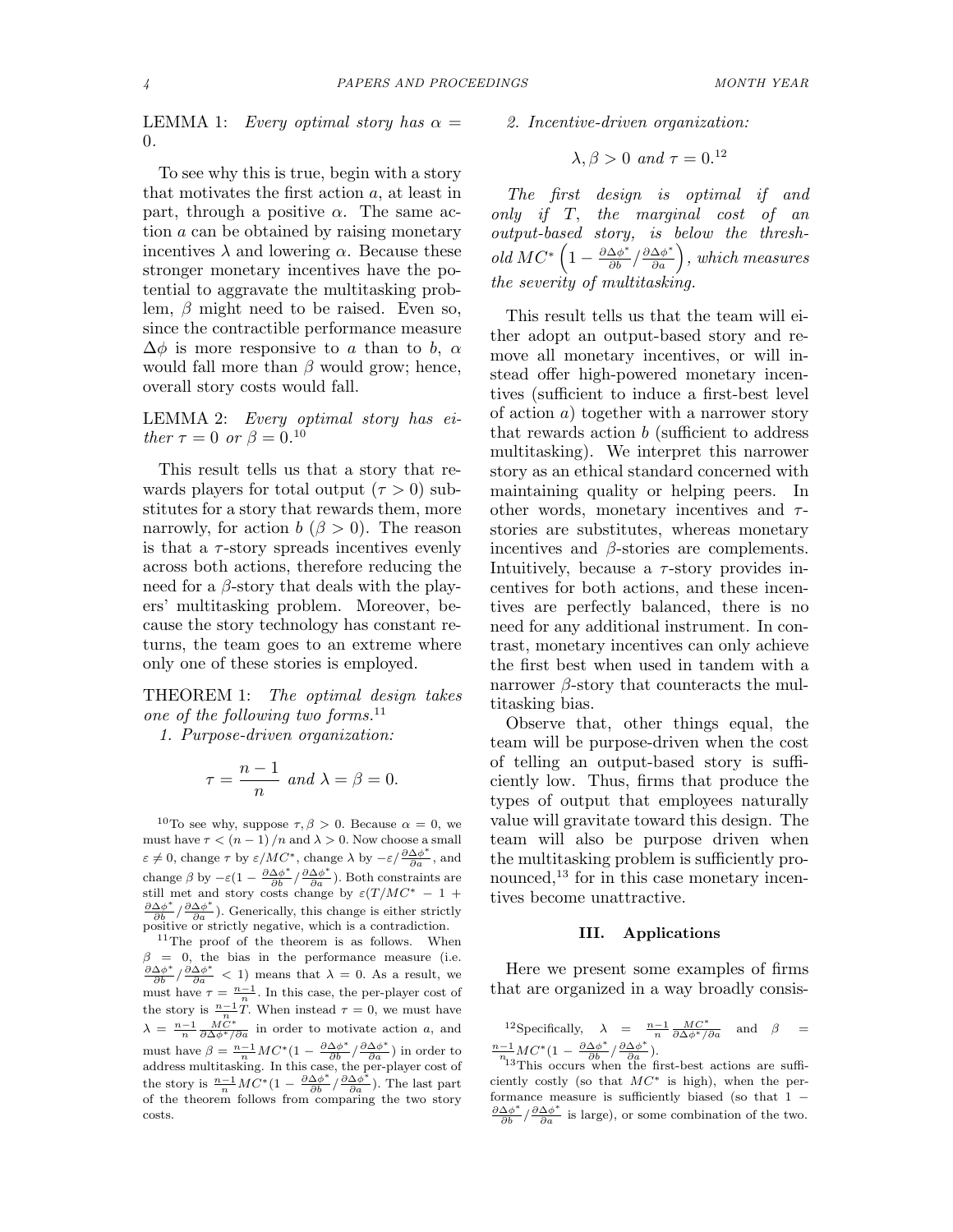tent with our predictions.

The Mayo Clinic is an example of a purpose-driven organization. Its story emphasizing teamwork and patient-first care is a prime example of a  $\tau$  story. The ease of telling this story is reflected in the anecdote of a custodian who, when asked why she was working so hard cleaning a hospital room, responded "I'm saving patients' lives."<sup>14</sup> In line with the model's predictions, Mayo complements its  $\tau$  story with a flat compensation structure under which physicians' pay depends only on specialty and tenure. This structure was designed deliberately to encourage efficient referrals and cooperation (see Berry and Seltman, 2008).

Another powerful  $\tau$  story can be found in the U.S. Marine Corps. Their story, built in part through a grueling boot camp, emphasizes team spirit, equality, and willingness to sacrifice oneself for the cause, as encapsulated in their maxim: "Every Marine is a rifleman." Using this story is not without costs. Recently, the Corps has faced difficulties filling positions in critical hightech areas such as cyber security. They have considered offering "lateral entry" to civilians with the necessary expertise, starting them at mid-career rank and exempting them from boot camp. The marines are concerned, though, that such lateral hires will make it harder to maintain their story (in terms of our model, a higher cost T). Consequently, there is reticence about the practice. As retired Lt. Col. Dakota Wood points out, "If you go away from [the maxim], then I think you lose something that has made the Marine Corps what it is...If that breaks down, you've got problems."<sup>15,16</sup>

These examples contrast with professional service firms such as McKinsey, Goldman Sachs, and Capital Group. In

 $16$ An example of a for-profit firm with a purposedriven organization is the international executive search firm Egon Zehnder. Like Mayo, its story emphasizes serving clients through teamwork and its pay structure is flat. Partners share profits equally to encourage information sharing and referrals of clients to whoever is in the best position to help them (See Zehnder, 2001).

line with the incentive-driven organizations predicted by our model, these firms combine high-powered monetary incentives with narrower stories extolling the virtue of "professionalism," the willingness to forgo short-term profits for clients' long-term needs, a form of  $\beta$  story. Capital Group, for instance, prides itself on going against the industry norm of "selling what sells," Goldman Sachs impresses on its employees that it would rather be "best than biggest," and McKinsey tells the story of how, at age 93, its iconic former managing director Marvin Bower interrupted a firm-wide meeting to remind partners that "If there is the shadow of a doubt on something being good for business but not truly professional, do not do it!" (see Ellis, 2013, pp. 4-16). Recent corporate scandals illustrate the dangers such firms are exposed to if their stories are not sufficiently compelling to induce employees to resist their monetary temptations.

Finally, to keep things simple, we have assumed that all players are identical and that they all share the same story. In practice, however, a firm might choose different stories for different parts of its workforce. Our model offers some hints as to how this might play out. Consider, for example, a team of homogeneous high-level employees (such as managers) who perform a broad set of tasks and thus face significant multitasking; separately, consider a team of homogeneous low-level employees (such as line workers) who perform more focused tasks where multitasking is minimal. Per Theorem 1, we expect the organization to spend significant resources in constructing a story for high-level employees (based on either  $\tau$  or  $\beta$ ), but not for lowlevel ones. Thus, the nature of the two jobs will be very different: high-level employees will experience, through their story, a sense of meaning in their work; whereas lowlevel employees will be rewarded primarily through monetary incentives (for example, through piece rate or efficiency wages) and will potentially, and unfortunately, find less meaning in their jobs. Concerning the role of work in peoples' lives, Derek Thompson (2019) notes: "for the poor and mid-

<sup>14</sup>Ellis (2013), p. 31.

 $15$ See Schogol  $(2017)$ .